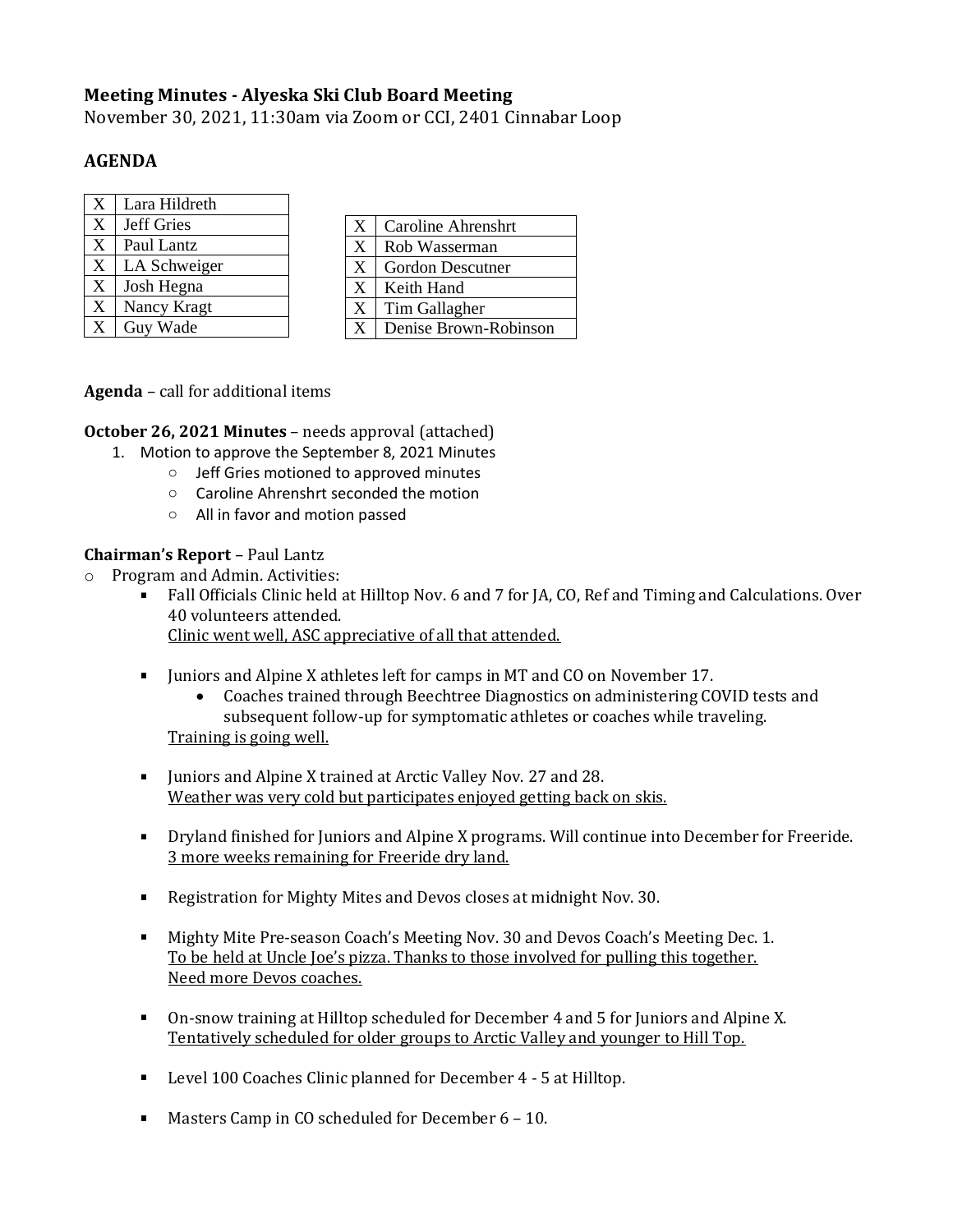- Regular season on-snow training scheduled to begin at Alyeska on:
	- Dec. 11 for Juniors and Alpine X
	- Dec. 12 for Devos and Mighty Mites new athlete tryouts
	- Dec. 18 for Devos, Freeride and Masters.
	- Dec. 19 for Mighty Mites

**Finance Committee Report**, November 17, 2021 (attached) – Keith

- o FY22 Budget vs. Actuals through November 10, 2021 (attached) \$40K deficit now but no this is normal and should level out as new U10 and U12s enroll.
- o Statement of Financial Position through November 10, 2020 and 2021 (attached) No change, positive compared to 2020.
- o Accounts Receivable Summary through November 13, 2021 (attached)
- o Registration Numbers (see attached report) Lara reported registrations numbers, looking good thus far.

### **Development Committee Report,** November 18, 2021 (attached) – Lara

- o Received \$43,225 in sponsorship renewals to date. Encouraging response so far, still working toward goal of \$100K.
- o Warren Miller net income \$19,518. Considered a huge success.
- o Hired a Media Outreach Coordinator for newspaper articles, social media and newsletters. Katie Writer will fill this position. She is a Freeride Coach and world class Freeride and Alpine skier.
- $\circ$  Virtual auction planned for Feb 19 26 with a party on the last day at Challenge Alaska. Challenge donated the space for this. Food trucks and Girdwood Brewing to participate. Call to Action – Ask ACS participates to donate used gear to Challenge.

### **Old Business** – Lara

 $\circ$  Alpine Committee recommended keeping the storage equipment (locker) room closed to athletes for this season. The staff provided feedback (included on the 2nd page of this agenda). Names have been removed for anonymity.

Alpine committee recommended only coaches for this space.

Discussion among the Board to allow the older athletes to have access to this facility.

Alpine Committee and Board members will re-visit this to see how many athletes this space can safely handle.

Talk of re-purposing the space if not utilized for intended purpose.

Discussion of protocols and how these will be implemented if athletes are allowed to use the facility, with emphasis on Safe Sport protocols.

#### **Schedule next Meeting** – week of Jan. 17